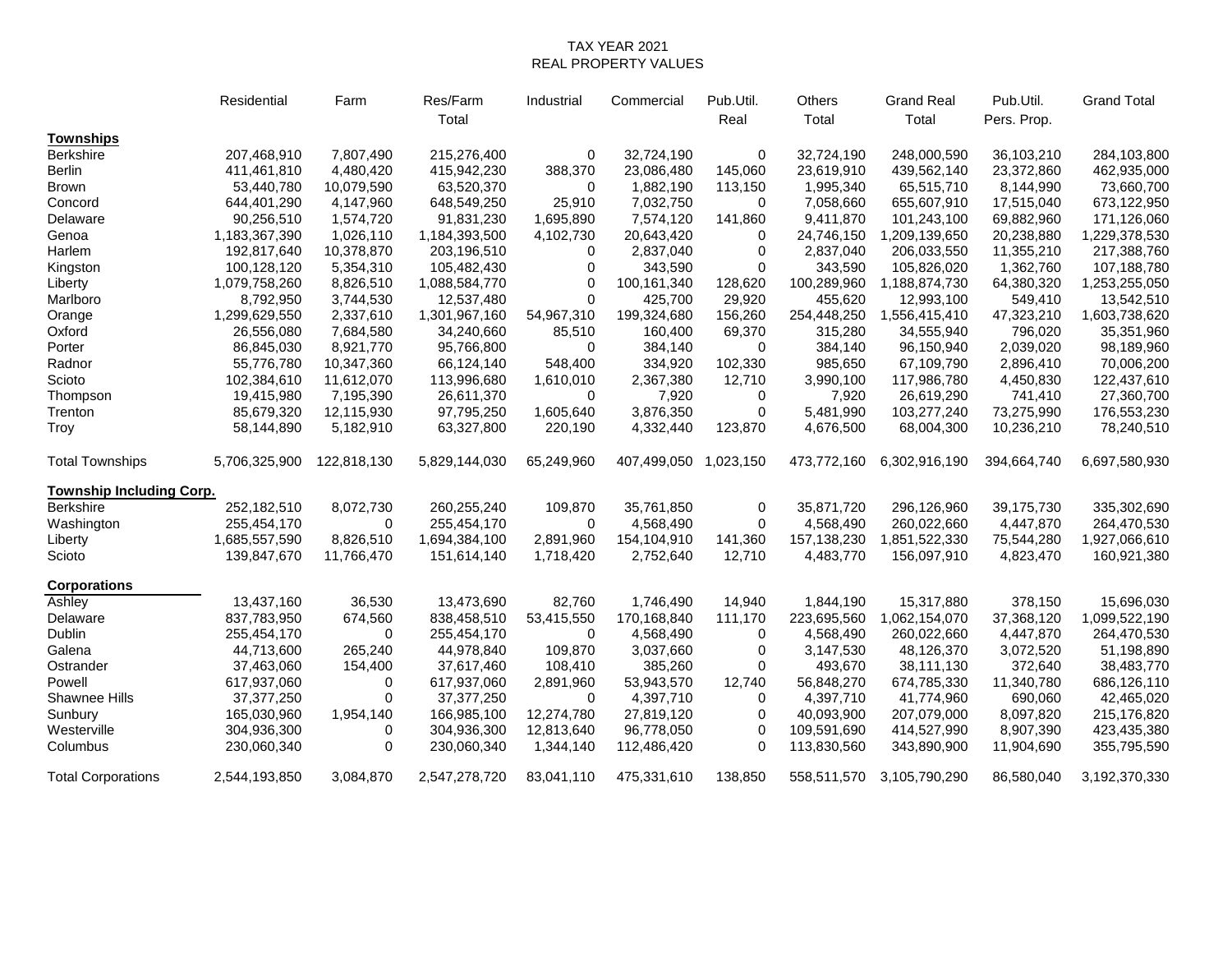## TAX YEAR 2021 REAL PROPERTY VALUES

|                                | Residential   | Farm        | Res/Farm<br>Total | Industrial  | Commercial            | Pub.Util.<br>Real | Others<br>Total | <b>Grand Real</b><br>Total | Pub.Util.<br>Pers. Prop. | <b>Grand Total</b> |
|--------------------------------|---------------|-------------|-------------------|-------------|-----------------------|-------------------|-----------------|----------------------------|--------------------------|--------------------|
| <b>Schools</b>                 |               |             |                   |             |                       |                   |                 |                            |                          |                    |
| <b>Big Walnut</b>              | 949,740,840   | 37,363,290  | 987,104,130       | 14,226,270  | 59,564,090            | $\mathbf 0$       | 73,790,360      | 1,060,894,490              | 134,950,100              | 1,195,844,590      |
| <b>Buckeye Valley/Delaware</b> | 648,818,030   | 57,654,700  | 706,472,730       | 2,463,030   | 12,323,090            | 418,290           | 15,204,410      | 721,677,140                | 34,023,920               | 755,701,060        |
| <b>Buckeye Valley/Marion</b>   | 461,880       | 710,960     | 1,172,840         | 0           | 42,610                | 5,290             | 47,900          | 1,220,740                  | 253,860                  | 1,474,600          |
| <b>Buckeye Valley/Morrow</b>   | 32,270,620    | 8,361,160   | 40,631,780        | 35,810      | 499,000               | 34,250            | 569,060         | 41,200,840                 | 4,204,260                | 45,405,100         |
| <b>Buckeye Valley/Union</b>    | 92,770        | 177,730     | 270,500           | $\Omega$    | $\Omega$              | $\Omega$          | $\Omega$        | 270,500                    | 25,340                   | 295,840            |
| <b>Buckeye Valley/Total</b>    | 681,643,300   | 66,904,550  | 748,547,850       | 2,498,840   | 12,864,700            | 457,830           | 15,821,370      | 764,369,220                | 38,507,380               | 802,876,600        |
| Delaware                       | 803,294,490   | 3,900,770   | 807,195,260       | 47,511,220  | 167,197,470           | 275,270           | 214,983,960     | 1,022,179,220              | 46,773,190               | 1,068,952,410      |
| Olentangy/Delaware             | 4,063,576,080 | 16,536,390  | 4,080,112,470     | 66,754,350  | 482,635,900           | 468,440           | 549,858,690     | 4,629,971,160              | 231,539,230              | 4,861,510,390      |
| Olentangy/Franklin             | 2,186,140     | 0           | 2,186,140         | 0           | 289,520               | 0                 | 289,520         | 2,475,660                  | 33,790                   | 2,509,450          |
| Olentangy/Total Taxable        | 4,065,762,220 | 16,536,390  | 4,082,298,610     | 66,754,350  | 482,925,420           | 468,440           | 550,148,210     | 4,632,446,820              | 231,573,020              | 4,864,019,840      |
| Centerburg                     | 14,770,430    | 2,764,070   | 17,534,500        | $\mathbf 0$ | $\Omega$              | $\mathbf 0$       | $\Omega$        | 17,534,500                 | 526,020                  | 18,060,520         |
| Dublin                         | 515,414,190   | $\Omega$    | 515,414,190       | $\Omega$    | 11,273,370            | $\Omega$          | 11,273,370      | 526,687,560                | 8,543,910                | 535,231,470        |
| Elgin                          | 4,880,150     | 1,838,320   | 6,718,470         | $\mathbf 0$ | 7,920                 | 0                 | 7,920           | 6,726,390                  | 561,680                  | 7,288,070          |
| Highland                       | 13,728,930    | 525,350     | 14,254,280        | $\Omega$    | 220,080               | $\Omega$          | 220,080         | 14,474,360                 | 175,000                  | 14,649,360         |
| Johnstown/Monroe               | 4,736,330     | 301,470     | 5,037,800         | $\Omega$    | $\Omega$              | $\Omega$          | $\Omega$        | 5,037,800                  | 486,980                  | 5,524,780          |
| North Union                    | 10,552,100    | 2,535,950   | 13,088,050        | $\Omega$    | $\Omega$              | $\Omega$          | $\Omega$        | 13,088,050                 | 195,810                  | 13,283,860         |
| Northridge                     | 1,135,060     | 289,640     | 1,424,700         | 0           | 0                     | $\mathbf 0$       | 0               | 1,424,700                  | 90,210                   | 1,514,910          |
| Westerville                    | 990,776,350   | 0           | 990,776,350       | 16,680,390  | 90,401,800            | $\Omega$          | 107,082,190     | 1,097,858,540              | 18,651,380               | 1,116,509,920      |
| <b>County Total</b>            | 8,021,422,980 | 123,709,950 | 8,145,132,930     | 147,635,260 | 823,623,720 1,162,000 |                   | 972,420,980     | 9,117,553,910              | 476,517,430              | 9,594,071,340      |
| Delaware JVS/Delaware          | 6,465,429,440 | 115,455,150 | 6,580,884,590     | 130,954,870 | 721,720,550           | 1,162,000         | 853,837,420     | 7,434,722,010              | 447,286,440              | 7,882,008,450      |
| Delaware JVS/Marion            | 461,880       | 710,960     | 1,172,840         | $\Omega$    | 42,610                | 5,290             | 47,900          | 1,220,740                  | 253,860                  | 1,474,600          |
| Delaware JVS/Morrow            | 32,270,620    | 8,361,160   | 40,631,780        | 35,810      | 499,000               | 34,250            | 569,060         | 41,200,840                 | 4,204,260                | 45,405,100         |
| Delaware JVS/Union             | 92,770        | 177,730     | 270,500           | 0           | $\Omega$              | 0                 | $\Omega$        | 270,500                    | 25,340                   | 295,840            |
| Delaware JVS/Franklin          | 2,186,140     | $\Omega$    | 2,186,140         | $\Omega$    | 289,520               | $\Omega$          | 289,520         | 2,475,660                  | 33,790                   | 2,509,450          |
| Delaware JVS/Total             | 6,500,440,850 | 124,705,000 | 6,625,145,850     | 130,990,680 | 722,551,680           | 1,201,540         | 854,743,900     | 7,479,889,750              | 451,803,690              | 7,931,693,440      |
| Tolles Career & Tech Ctr       | 515,414,190   | 0           | 515,414,190       | 0           | 11,273,370            | 0                 | 11,273,370      | 526,687,560                | 8,543,910                | 535,231,470        |
| Knox County JVS                | 14,770,430    | 2,764,070   | 17,534,500        | $\mathbf 0$ | 0                     | $\Omega$          | 0               | 17,534,500                 | 526,020                  | 18,060,520         |
| C-Tec of Licking County        | 5,871,390     | 591,110     | 6,462,500         | $\Omega$    | $\Omega$              | $\Omega$          | $\Omega$        | 6,462,500                  | 577,190                  | 7,039,690          |
| <b>Tri-Rivers JVS</b>          | 29,161,180    | 4,899,620   | 34,060,800        | $\Omega$    | 228,000               | $\Omega$          | 228,000         | 34,288,800                 | 932,490                  | 35,221,290         |
| Wornstaff                      | 39,993,240    | 7,721,110   | 47,714,350        | 168,270     | 1,906,890             | 84,310            | 2,159,470       | 49,873,820                 | 1,174,170                | 51,047,990         |
| <b>Sunbury Community</b>       | 949,740,840   | 37,363,290  | 987,104,130       | 14,226,270  | 59,564,090            | 0                 | 73,790,360      | 1,060,894,490              | 134,950,100              | 1,195,844,590      |
| Delaware/Delaware              | 6,015,496,460 | 75,274,610  | 6,090,771,070     | 116,560,330 | 671,530,860           | 1,077,690         | 789,168,880     | 6,879,939,950              | 321,280,760              | 7,201,220,710      |
| Delaware/Marion                | 461,880       | 710,960     | 1,172,840         | 0           | 42,610                | 5,290             | 47,900          | 1,220,740                  | 253,860                  | 1,474,600          |
| Delaware/Morrow                | 32,270,620    | 8,361,160   | 40,631,780        | 35,810      | 499,000               | 34,250            | 569,060         | 41,200,840                 | 4,204,260                | 45,405,100         |
| Delaware/Union                 | 92,770        | 177,730     | 270,500           | $\Omega$    | $\Omega$              | $\Omega$          | $\Omega$        | 270,500                    | 25,340                   | 295,840            |
| Delaware/Franklin              | 2,186,140     | $\Omega$    | 2,186,140         | $\Omega$    | 289,520               | $\Omega$          | 289,520         | 2,475,660                  | 33,790                   | 2,509,450          |
| Total/Delaware                 | 6,050,507,870 | 84,524,460  | 6,135,032,330     | 116,596,140 | 672,361,990           | 1,117,230         | 790,075,360     | 6,925,107,690              | 325,798,010              | 7,250,905,700      |